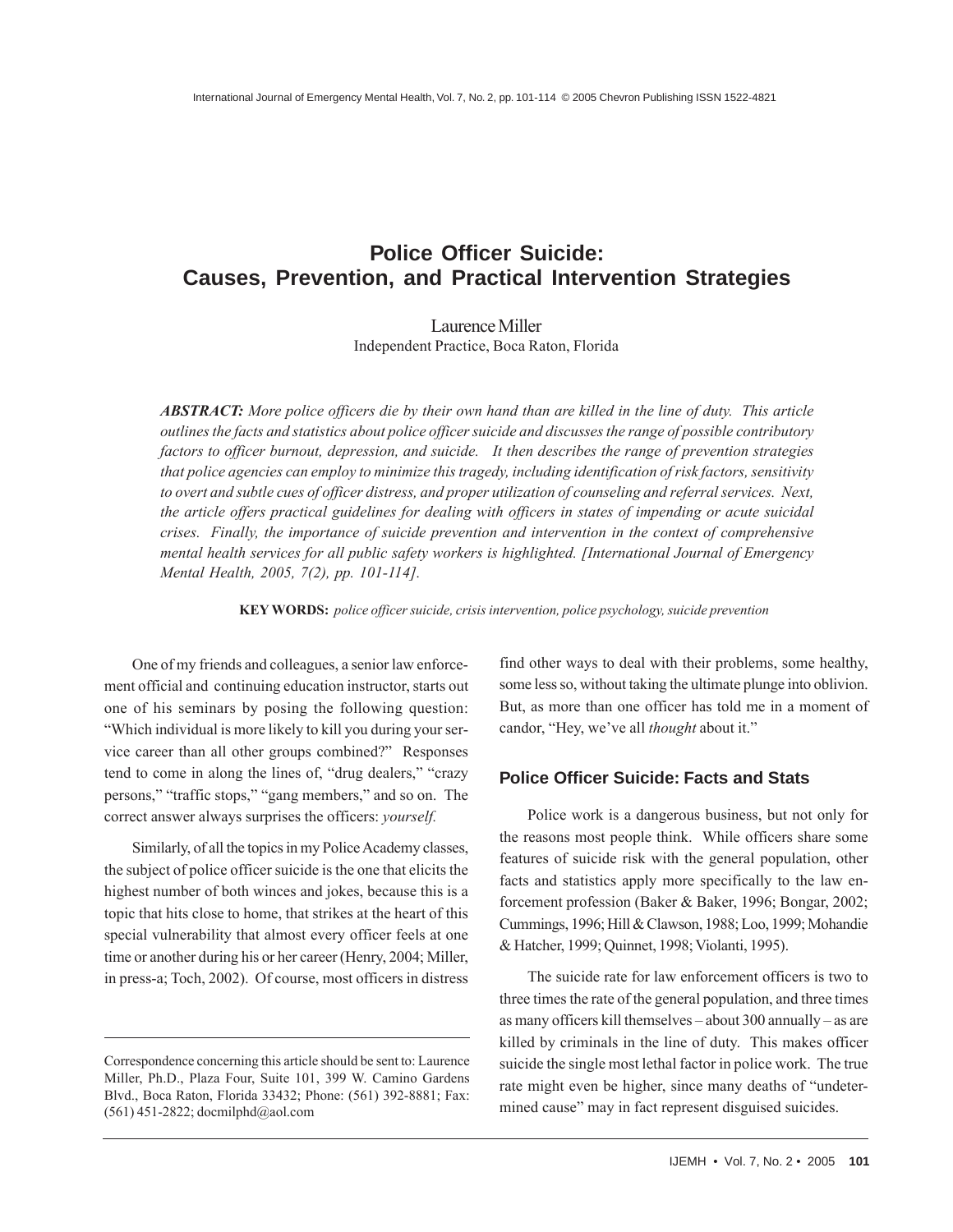Suicide rates for U.S. police officers have been increasing since the 1920s, and are even higher in several other countries studied. Officer suicide rates tend to be higher in demographically diverse areas of the U.S. and other nations. Interestingly, the suicide rate among the Royal Canadian Mounted Police tends to be about half that of other agencies studied (Loo, 1986), perhaps because of a combination of demographic homogeneity of the force plus the high status and honor accorded this elite law enforcement agency.

Suicidal crises rarely occur in isolation, but are most commonly seen in officers with prior histories of depression, or in those who have recently faced a combination of debilitating stressors, leading to feelings of hopelessness and helplessness. Often, there is a slow, smoldering build-up of tension and demoralization, which then abruptly accelerates, culminating in a suicidal crisis. It is not uncommon for there to be a pattern of such mood cycles over the course of the individual's lifetime. Nevertheless, suicidal crises in officers, as with most persons in acute distress, tend to be short. This means that timely intervention can literally make a life-ordeath difference.

Like most people, officers commit suicide as a maladaptive response to intolerable personal, family, and/or work situations they feel they cannot resolve. Unlike many people, however, cops tend to be very personally invested in their professional role as law enforcement officers, and therefore react strongly when this image is threatened. In many cases of suicide, there has been a cumulative effect of several stressors, often involving a combination of relationship and work problems – the two pillars of self-esteem that most officers rely on.

Alcohol complicates depression and suicidality for two reasons. First, during a crisis, alcohol impairs judgment and increases the risk for impulsive behavior. Second, a history of alcohol abuse is often associated with a parallel history of mood disturbance and other impulsive, erratic, and even violent behavior, such as stalking and intimidation, domestic violence, workplace aggression, or abuse of force on patrol (Miller, 2004).

The good news is that, with appropriate treatment, about 70 percent of depressed, suicidal persons, including officers, improve considerably within a few weeks. This does not mean that depressed moods and suicidal thoughts won't ever occur again, but a history of successful psychological treatment provides a support resource that the individual can rely on, if and when the next crisis occurs. The most effective treatments for depression combine medication and psychotherapy, the former to stabilize the subject's emotional state, and the latter to explore reasons for the depression, examine alternatives to suicide, substance abuse and other destructive behaviors, to reinforce coping skills and mobilize social support systems to forestall or mitigate future crises, and generally to provide the person with a sense of hope and positive self-regard.

#### **Predisposing Factors for Police Suicide: Law Enforcement Personality and the "Cop Culture"**

Certain features of police work distinguish it from other occupations in terms of the intensity and personal identityinvestment that characterize most officers. Accordingly, certain aspects of the so-called "police personality" and "cop culture" of most law enforcement agencies can, paradoxically, both buffer and exacerbate an officer's response to stress (Allen, 1986; Blau, 1994; Cummings, 1996; Henry, 2004; Miller, 1995, 1998, 1999b, 2003b; Mohandie & Hatcher, 1999).

The police culture reinforces a professional ethos that resonates with the personal philosophy many officers already bring to the job from their own family and cultural background. Notably, this often includes a black-or-white, good-or-bad, all-or-nothing, life-or-death perspective on the world and the people in it. Shades of gray are often regarded as the bleeding colors of washed-out conviction and resolve, and this includes the officer's self-perception of his status as a law enforcement professional and as a human being. Not that all officers think and act like robocops, but when it comes to matters of personal honor and collegial prestige, two primary qualities that almost all working cops adhere to are selfreliance and infallibility. Many officers believe that they should be able to handle most situations with a minimum of help and that "you're only as good as your last screw-up."

At the same time, most officers have a strong craving for approval. Part of the gratification the police role bestows lies in the respect it garners among civilians, as well as the camaraderie felt among brother officers. In addition, many officers obtain great comfort and support from their families, which often is the one venue where they can both physically and emotionally hang up their cop uniform – "get out of the bag" – and relax with loved ones. Most of the time, this unstable alloy of self-reliance and need for social approval provides a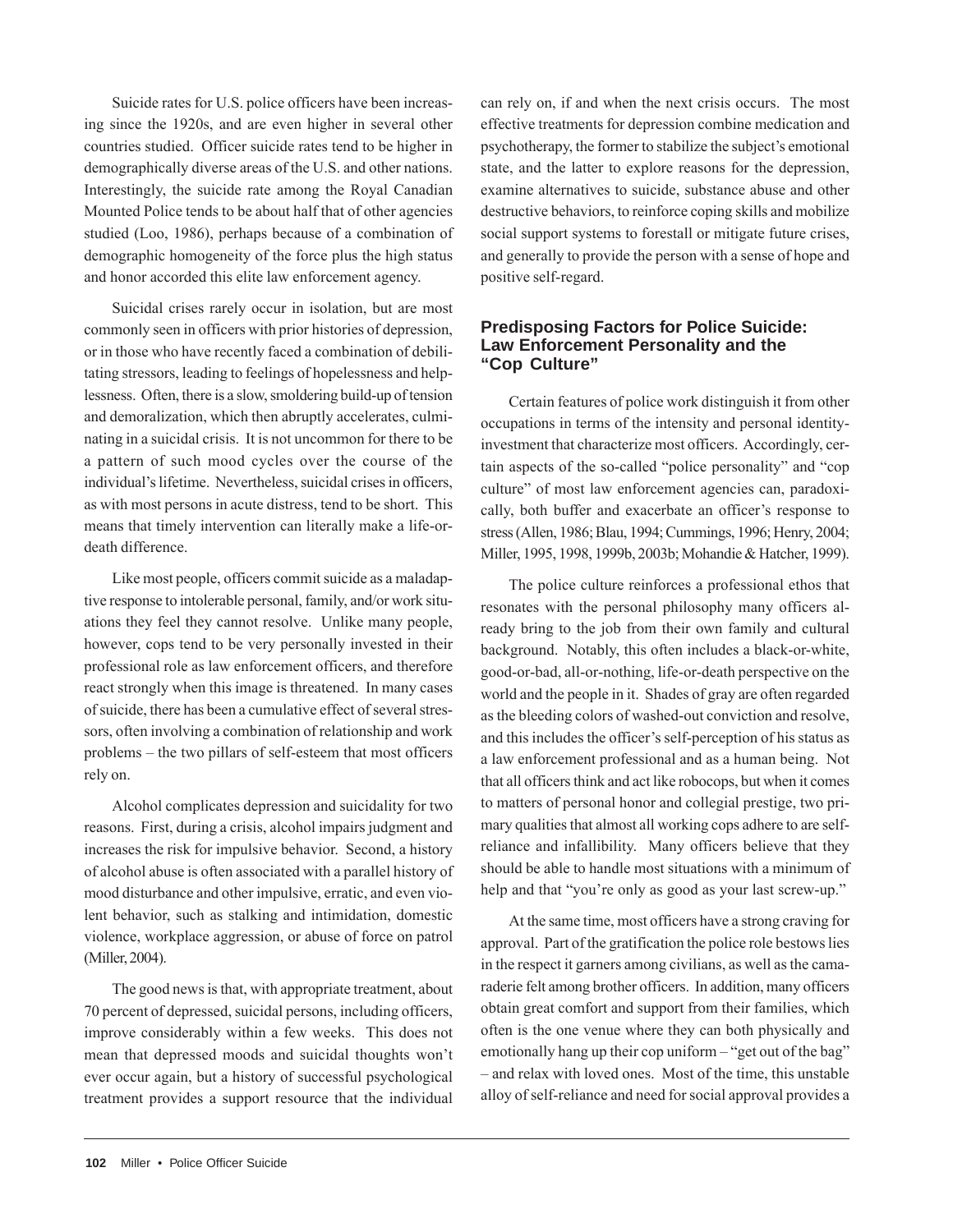thick but rigid psychic shell of protection against assaults to the officer's self-esteem.

Unfortunately, this orientation leaves little room for acceptance of fallibility or error: thus, another phrase, "failure is not an option," is heard so often in police circles as to have almost become a derisive cliché. An officer's brittle shell of self-esteem may shatter into a suicidal crisis if breached by a barrage of professional or family stresses, especially a combination of the two. For such officers, shame is a far worse emotion than fear, and losing the respect of their peers or the support of their family is perceived as more critical than losing a limb or a lung to a suspect's bullet. Hence, life in the face of these kinds of crises may be literally intolerable.

To make matters worse, a distressed officer, wishing for some kind of human connection, but reluctant to accept it for fear of appearing weak, may recoil from the well-meaning support offered by others. After several failed attempts to reach out, the sympathy of these erstwhile supporters may be exhausted, and they may then react with predictable counter-avoidance: "Okay, if you don't want our help, go deal with it yourself." The officer, who is probably not even consciously aware of his role in pushing away the very human contact he craves, now sees the reactive antipathy of others as "proof" that he is abandoned and all alone in the world, perpetuating the vicious cycle of isolation-rejection.

The rigidity that may characterize many officers' thinking even in the best of times becomes exacerbated during times of stress, leading to a variety of cognitive distortions that impair his ability to think himself out of the jam, chief among them a heightening of dichotomous thinking. The allor-nothing value system becomes further internalized ("If I can't get myself out of this mess, I must *really* be a screwup"), as well as projected onto others ("All those people I thought I could count on – when push came to shove, they bailed on me, too").

Another feature of the police personality and cop culture puts officers at risk for suicide. By virtue of temperament and training, most officers are action-oriented and are used to responding rapidly and decisively in critical situations. But what is certainly an asset in quickly controlling a dangerous suspect on patrol or making a snap judgment call in a hostage situation, may prove a distinct disadvantage in situations that require more contemplation and analysis. In such cases, action, in the absence of sufficient judgment or knowledge, degenerates into rudderless impulsivity, and the imperative to "do something" may propel the officer into self-destruction if this appears to be the "only way out" of the jam.

Cop-culture and police-personality factors affect not just how an officer interprets his situation, but also how he is likely to respond to it. Besides decisiveness, a feature of the law enforcement officer response style is aggressiveness, in the sense of being proactive and knowing when to use appropriate force and authority to control a dangerous situation. This may include the use of deadly force if there is no other choice, and for a suicidal officer who feels personally threatened by a crisis state  $-$  as much as by any weaponwielding suspect on the street – aggressive action against the self may represent the "only choice" he sees.

And then there's the gun. Obviously, immediate access to a powerful firearm characterizes the police profession and increases the danger of impulsive self-directed violence. Even the ordinary citizen who owns a gun typically does not have this weapon at his side constantly, as do most police officers. And yet, a good number of officers choose to take their own lives by other means, such as medication overdoses, auto crashes, or asphyxiation. As well as can be reconstructed, the rationale seems to be one of not wanting to dishonor their profession by using their service weapon, which is a more likely attitude in cases where the suicide has to do primarily with personal matters, rather than job issues. However, in cases where the officer feels the department has betrayed or abused him, he may make a point of using his service weapon as a stark symbol of how "this job has killed me." In still other cases, an officer may choose to use his gun precisely because in his mind, this represents a "soldier's death," the modern equivalent of falling on one's sword.

#### **Preventing Police Suicide**

Invoking the principle that "the best form of crisis intervention is crisis prevention" (Miller, 1998; in press-a; in pressb), law enforcement agencies can do much in the initial stages of selecting and acculturating their officers to mitigate the predisposing factors for officer stress, depression, and suicide (Baker & Baker, 1996; Mohandie & Hatcher, 1999; Mohandie, Piersol, & Klyver, 1996; Zelig, 1996).

Psychological screening is an important part of the selection process for new officers to ensure that these officers possess a reasonable degree of psychological stability and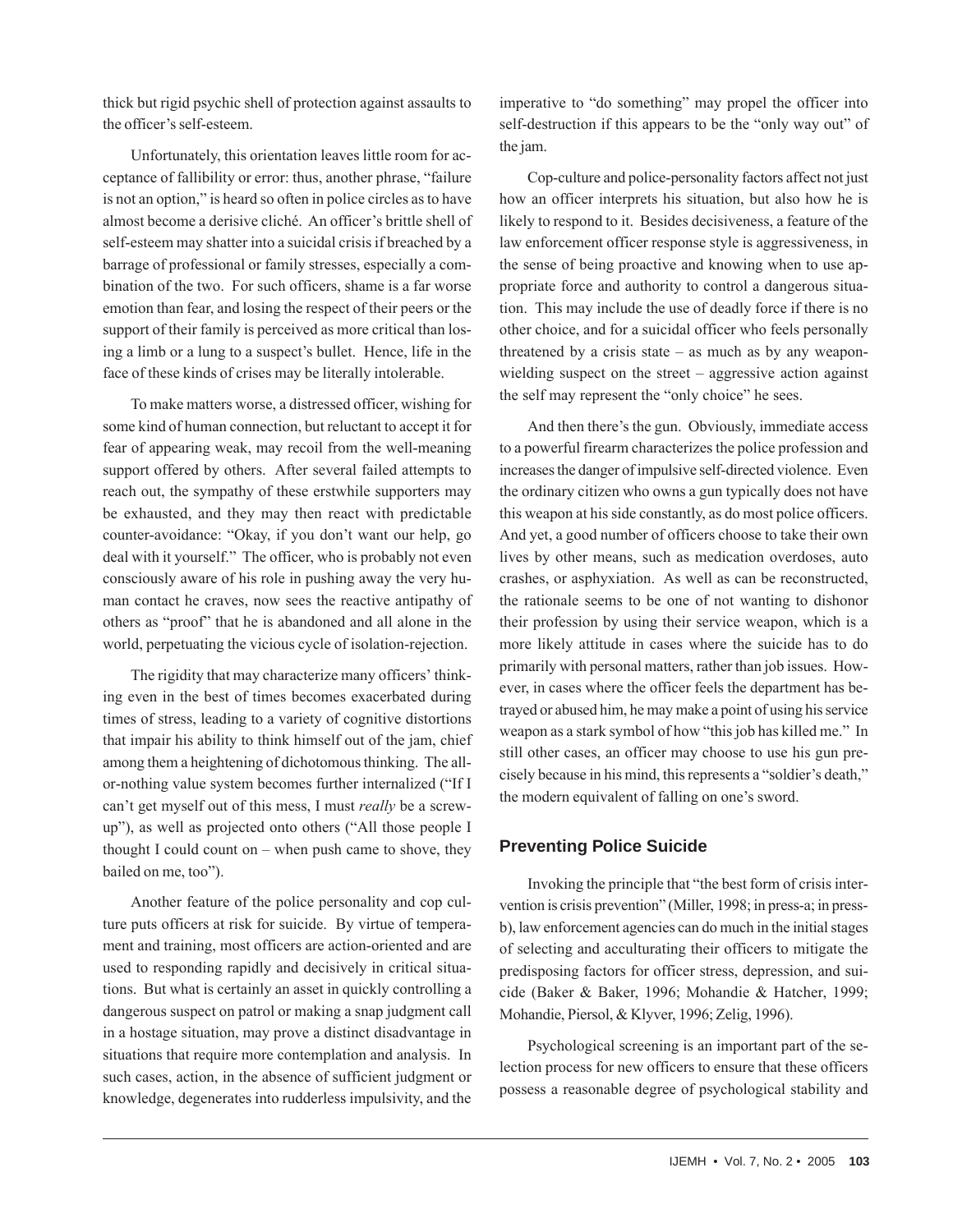maturity. Periodic reassessments should also be part of the personnel standard operating procedure to assure that budding problems don't sprout unobserved into major crises. This also presupposes an efficient, nonstigmatized referral system for dealing with officers in psychological distress, so that any problems observed can receive appropriate treatment in a supportive atmosphere. One way of reducing stigmatization and encouraging troubled officers to come forward for help is via education about police stress, depression, and suicide, provided by means of inservice programs or outside continuing education.

Finally, healthy law enforcement organizations contribute to the overall psychological health and resilience of their officers by reinforcing fair practices and open communication among levels of the organization (Peak, Gaines, & Glesnor, 2004; Thibault, Lynch, & McBride, 2004). This applies to virtually all public and private organizations, not just law enforcement agencies (Miller, in press-b).

#### **Police Suicide: Risk Factors**

A major part of prevention involves identifying and dealing with risk factors. Risks for suicide can be divided into general risks, and risks specifically related to police officers (Allen, 1986; Bongar, 2002; Cummings, 1996; Mohandie & Hatcher, 1999; Packman, Marlitt, Bongar, & Pennuto, 2004). With regard to the former, there appear to be some demographic and clinical descriptors that put some individuals at special risk for suicide. Of course, if anyone threatens suicide, it should never be discounted just because the person or the threat doesn't fit the "right profile."

Typically, Caucasian males of older age are at increased risk for suicide, largely because they are at increased risk for depression. A family history of suicide is a risk factor, as is a personal history of previous suicide attempts. A subject who is currently depressed, psychotic, or abusing substances, or who has a past history of these syndromes, is at increased risk. Recent significant changes in mood are also a danger sign. Subjects who live alone or are otherwise isolated may have no interpersonal resources to draw on when they become overwhelmed.

Subjects who have experienced a recent loss, either personal or job-related, are at risk, as are those struggling with a current medical crisis. The anniversary of a past loss or trauma may trigger a depressive, suicidal episode. Subjects who ruminate on past traumas or injustices may get themselves into an angry-depressed feedback loop that may spur impulsive violence, either outer- or self-directed.

Some of the specific risk factors for police suicide overlap with general risk factors, while others are more unique to the police role. Officers who are under criminal or administrative investigation, especially if this represents the culmination of an otherwise shameful episode in the officer's career, may fear the loss of status and identity of the police role, and for some overly emotionally-invested officers, this may be too much to bear.

Officers may also become despondent because they feel they let their fellow officers down in a crisis situation, "froze" during a dangerous encounter, or failed to "pull their own weight" on an assignment. The shame and despair is magnified exponentially if the presumed lapse of performance led to the injury or death of another officer or innocent civilian.

For both police and the general population, *current intent and/or plan* are the two red flags that clinicians use to determine whether someone is an immediate suicide risk. Is the subject idly ruminating about what the world would be like without him, or is he intending to end his life right now? Has she been making "final plans," such as giving away prized possessions or sending letters or e-mails apologizing to people for the wrongs she's done? Does he have vague ideas of how to die, or a well-thought out plan? Also important is the factor of *means and methods*: if a subject talks about going out in a "blast," does he indeed have ready access to firearms or explosives? Has she been treated for chronic pain and have a collection of narcotic medications waiting to be swallowed?

## **Police Suicide: Warning Signs**

Beyond taking note of general risk factors, supervisors, fellow officers, family members and friends can all be valuable resources in identifying officers in distress who may be at more immediate risk for suicide. Cues and clues may be verbal or behavioral, often mixed (Allen, 1986; Cummings, 1996; Mohandie & Hatcher, 1999; Quinnet, 1998). While not all suicidal officers will show all of these signs, even a few such cues should raise sufficient concern for a supervisor to take action.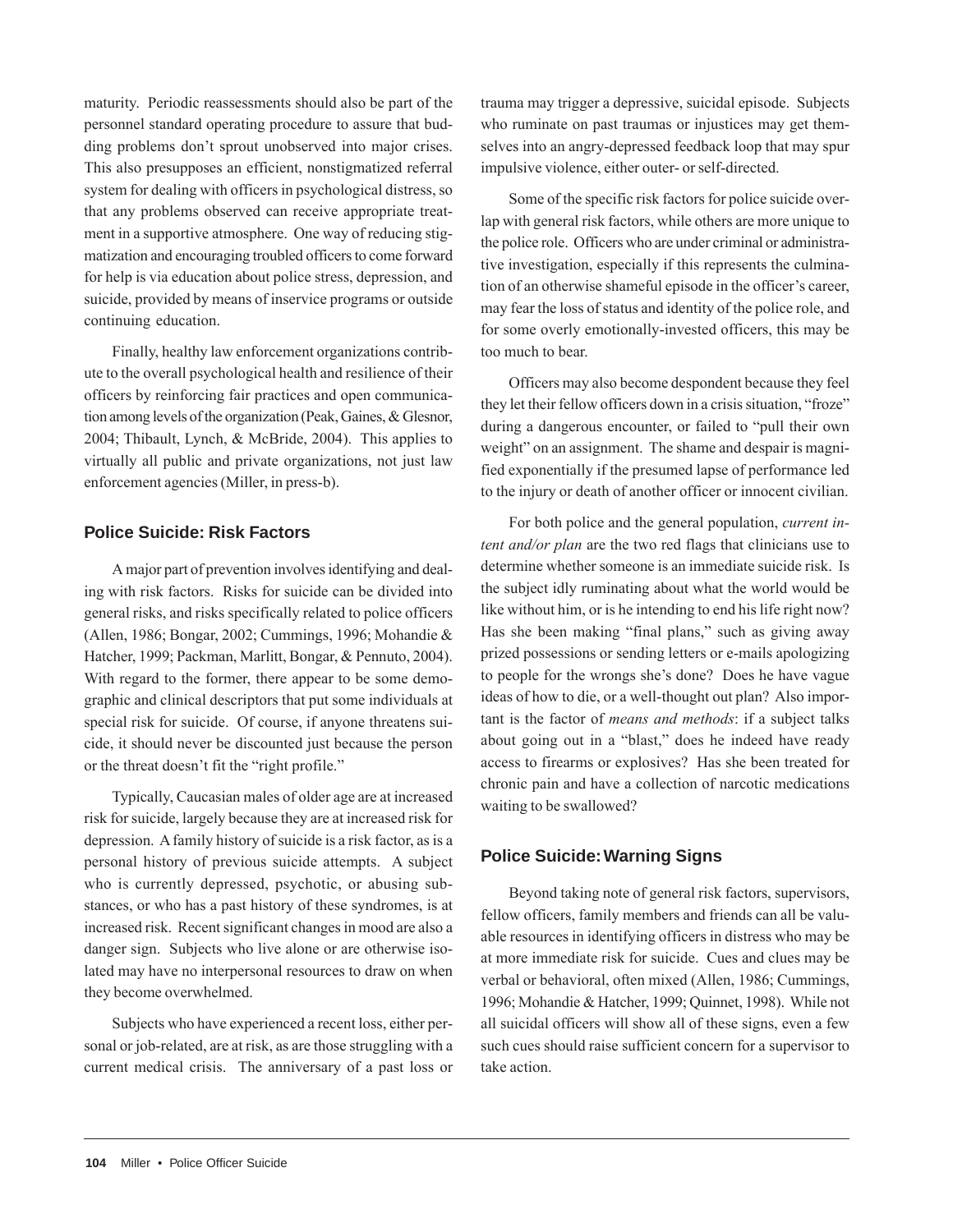## *Verbal Cues*

*Threatening self.* Verbal self-threats can be *direct:* "I'd be better off eating my gun;" "That's it  $-$  I give up." Or they may be *indirect:* "It's a hell of a thing not to be needed in this world;" "Enjoy the good times while you can – they never last<sup>"</sup>

*Threatening others.* Often, self-loathing is wholly or partially transmuted into hostility toward others, especially toward those believed to be responsible for the subject's plight. Verbal threats can be either *direct* – "I oughta cap that damn lieutenant for writing me up" – or *indirect:* "People with that kind of attitude deserve whatever's coming to them."

*Surrendering control.* As noted earlier, suicidal crises are rarely all-or-nothing. A person in distress may be wrestling with the question of whether life is worth living, and at the same time be frightened of his or her own impulse to end it. In such cases, the individual may "passively" resist the suicidal impulse by ceding some measure of control to others. For a chronically ill person in pain, this may mean handing over his narcotic medication to a spouse or friend to keep himself from popping the whole bottle in a spasm of despair. For most police officers, it is their gun that is the constant lethal companion, so these officers, if the job allows it, may prefer to place some distance between themselves and their weapon: "As long as I'm on desk duty this week, can I keep my weapon in my locker? It's a pain in the butt to lug it around the station." Or the surrendering of control may be less specific and broader in scope: "Things are getting too hairy out here; I think I may need to check into the Bug Hilton to get my head together."

*Throwing it all away.* A person who feels hopeless may lack the desire or resolve to actually take his or her own life, but may nevertheless feel he has "nothing to lose," and so begins to talk about actions that are clearly out of bounds, a kind of passive suicide: "I'll drink or smoke what I want, on or off duty. So what if I test positive? What are they gonna do – fire me? Arrest me? Shoot me? – ha-ha. Anyway, who gives a damn?"

*Out of control.* This is probably the clearest and most unequivocal verbal clue to suicidality, next to actually threatening oneself: "If that Review Board burns me again, that's my last strike, and then I can't tell you what kinda hell's gonna break loose."

*Hostile, blaming, insubordinate.* This can be subtle and sarcastic: "Yeah, right, Sarge, I'm really gonna check the spelling on that damn report – wouldn't want the department to get any paperwork demerits." Or it can be spewingly overt: "Screw you – this mess is all your fault and I'm not going down alone for this!"

*Defeated.* This may express itself as hopeless demoralization without necessarily being suicidal: "I've had it. I'm burnt. I'm ready for the Prozac Squad." Or still subtle, but with a more suspiciously dangerous intent: "I've had it. I'm burnt. I'm ready for a permanent vacation." Or more overtly lethal: "I've had it. I'm burnt. I'm ready to go home and smoke out."

*Morbid attraction to suicide or homicide.* The officer may collect news stories about suicide or other violent deaths, talk about people who have killed themselves, and develop a morbid fascination with death and dying: "You know the story about that cop in Ohio who killed his family and himself? I know how that poor bastard felt."

*Overwhelmed.* "My wife just left me, my checks are bouncing, I'm drinking again, the Internal Affairs ferrets are gonna be crawling up my butt tommorow – I just can't take all this."

*Out of options.* "I did everything I could, and now I'm losing my house and my family, and I'm going to jail? No way that's happening, no friggin' way."

#### *Behavioral Cues*

*Gestures.* This can be any kind of pantomimed selfdestructive or other-directed action, which for police officers, most commonly consists of an inappropriate display of their weapon or surrogate. This can range from the officer just "fooling around" by putting his fingers in the shape of a gun to his head with a forced grin, to actually putting a cocked weapon to his head, chest, or throat with a "serious-as-aheart-attack" expression on his face.

*Weapon surrender.* The officer gives his firearms to his partner or supervisor to hold for him, or locks them up somewhere.

*Weapon overkill.* This is the exact opposite pattern: the officer begins carrying more than one backup weapon, or begins to keep especially powerful weapons in his vehicle or on his person, ostensibly "for protection."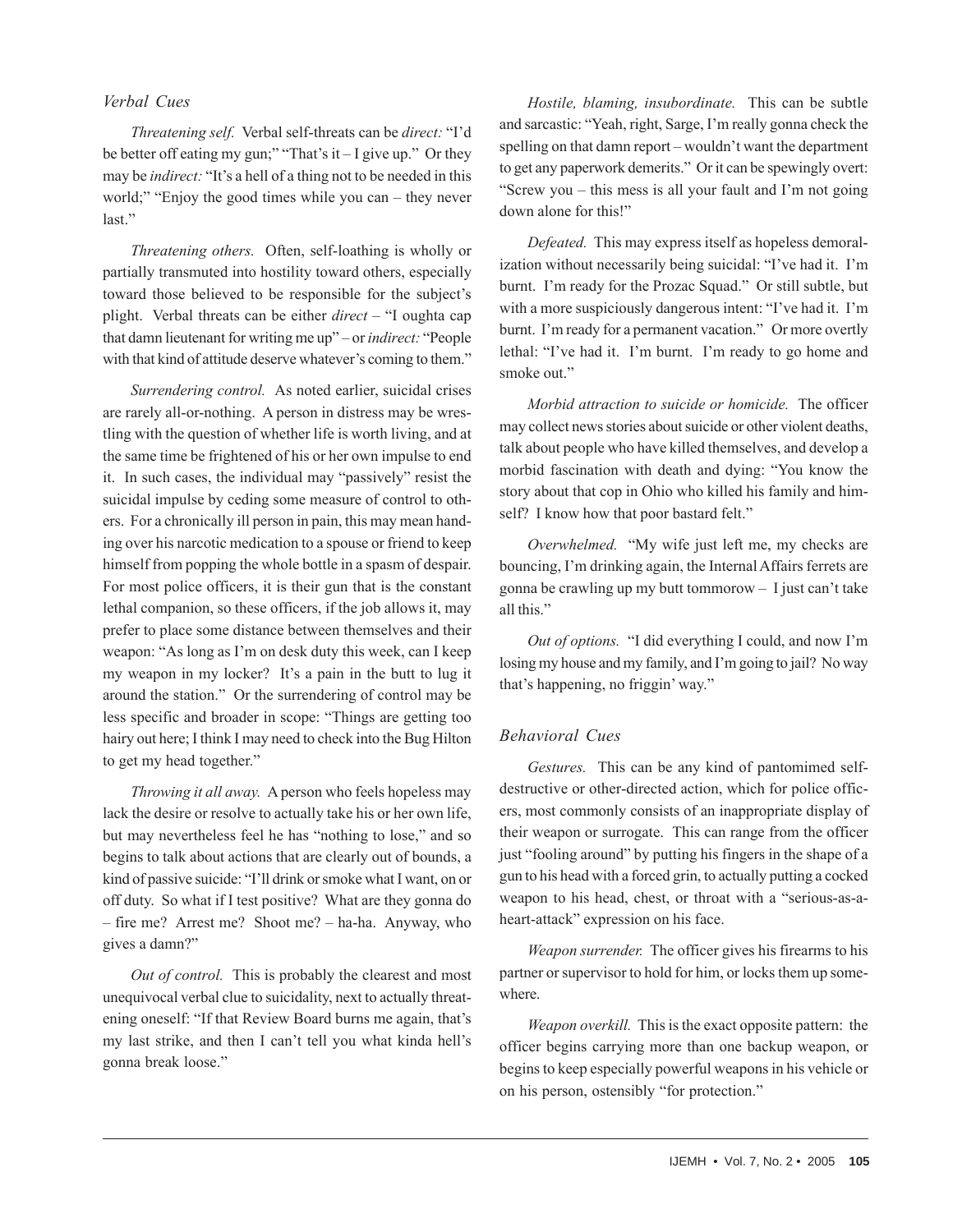*Excessive risk-taking.* The officer enters into dangerous situations without his weapon, with insufficient precautions, or without waiting for backup. Or, risk-taking may express itself more prosaically as reckless driving or neglecting health issues.

*Boundary violations.* This involves flouting departmental rules and generally stepping on the wrong departmental toes with a "so-sue-me" attitude. The most common examples include using departmental vehicles, office equipment, and computers for personal use. In some cases, this escalates to frank insubordination.

*Procedural violations.* This is similar to the above, and involves putting the officer's career in jeopardy by frank violations of departmental procedure, such as excessive force, drinking, sleeping, or AWOL on duty, latenesses and absences, violations during training exercises, and an overall attitude of "just asking for trouble."

*Final plans.* This may include making or changing a will, paying off debts, increased interest in religion, giving away possessions, or excessive donations to charities.

*Surrendering control:* In some cases the officer actually checks into a psychiatric facility, which may in fact be a healthy interim strategy.

#### **Intervention with the Potentially Suicidal Officer**

As a colleague, supervisor, or clinician, you may have identified an officer who is sufficiently depressed and demoralized to be considering taking his own life. He may not be actively suicidal at this point (the topic of the next section), but appropriate intervention at this stage might well forestall a more dangerous crisis to come (Allen, 1986; Mohandie & Hatcher, 1999; Quinnet, 1998).

#### *Identify and Marshall "Natural Resources"*

If the officer appears reluctant to discuss the issue with you, then you should make every possible effort to find friends, relatives, clergy, or other people that the officer trusts and has found a valuable source of support in the past. This is especially true for officers who fear the stigma of being "shrunk" by a mental health professional. This is also the rationale behind the Peer Counselor programs instituted in many departments (Finn & Tomz, 1999; Toch, 2002).

*Officer:* My life is getting more and more out of control. I don't know how much longer I can stand it.

*Intervener:* Have you talked to anyone about this?

- *O:* Who the hell cares about my problems?
- *I:* I seem to remember, a couple of years ago, you had something bugging you.
- *O:* Yeah, that damn Review Board was breathing down my neck.
- *I:* What did you do then? Did you talk to anybody about it?
- *O:* Captain Smith was an okay guy. He helped me keep my head on straight while they were dragging the thing out. Also, my cousin Eddie had just shipped in from Desert Storm, and we hit it off because he had been through some similar stuff in the military.
- *I:* What about ringing up these guys now?
- *O:* Smitty retired last year and is off on some island somewhere.
- *I:* What about your cousin?
- *O:* Well, it's been a while. I guess I owe him call, anyway. But I don't want to just call him out of the blue bitching about my problems.
- *I*: Just plain call him. If your current situation comes up in the conversation, deal with it. If not, just some friendly jawboning with someone you trust can take the edge off, you know? Besides, you're doing him a favor, too, by calling him, right?
- *O:* Yeah, okay, this might be a good time to reconnect anyway.

#### *Clarify Internal State*

A prominent emotion during states of depression is confusion. Potentially suicidal officers are probably already skewing their perceptions and interpretations in the direction of helplessness and hopelessness, while dismissing or discounting any positives. Interveners should try to create a more favorable balance by identifying and separating out areas of self-deprecation and despondency vs. self-worth and hope. The first step is to try to find out what the officer is thinking, which may be no small feat with officers who are accustomed to "suffering in silence."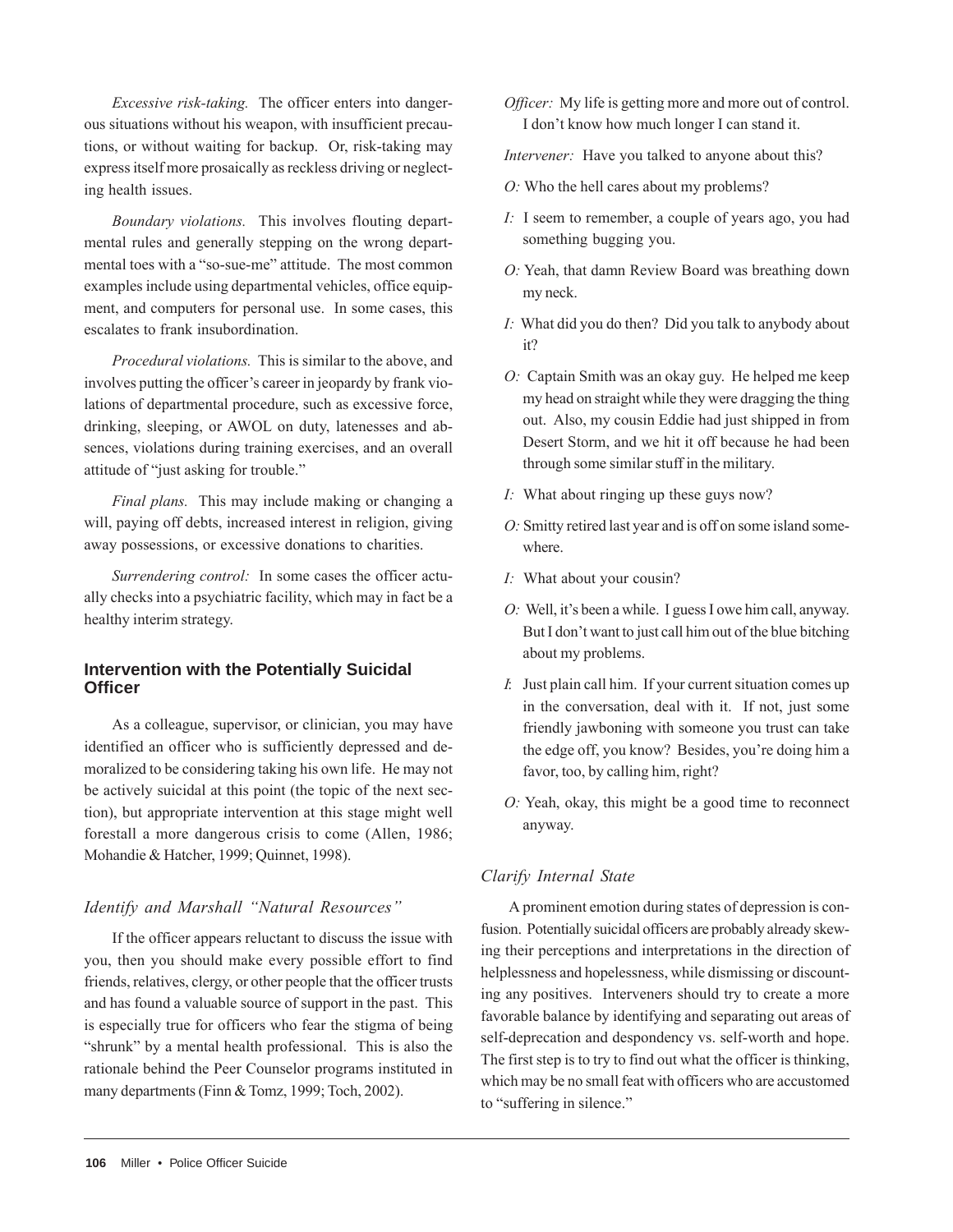- *I:* You're not looking so great lately. What's going on?
- *O:* Nothing I can't handle.
- *I:* I realize that, but I know you a long time, so just to humor me, give me a clue.
- *O:* I don't even know myself. One minute I think everything's under control, and then it all looks like crap.
- *I:* Can you give me some examples of the "under control" parts and the "crap" parts?
- *O:* I'm just getting everything going on the job, putting in extra time, getting my performance ratings up; then I get home and catch hell from the wife for never being around. And this is after she's complained that there's not enough money coming in to cover the bills. So, then I crash and feel like nothing I do ever works out.
- *I:* So you've been able to turn the work situation around. That shows that when you put your mind to something, you're able to get it done. Seems like you *can* handle things, but that doesn't mean it never gets to you.

# *Reduce Sense of Isolation*

As with most forms of crisis intervention, just helping the person feel like he or she is not all alone in the world can have a heartening effect. Reducing isolation can occur in two main ways that sometimes overlap: commiseration and support.

*Commiseration* relies on shared experience: "I've been there, and I've gotten through it, and so can you." *Support* lets the distressed person know that others are there for him or her, that even if we haven't been through the same experience ourselves, we'll try to understand, empathize, and help in any reasonable way we can. Such empathy is possible because, while the unique life circumstances of individual traumatic crises may differ from person to person, the emotional responses and coping strategies that human beings use are near-universal (Regini, 2004). Accordingly, there is bound to be something in the intervener's experience that may allow him or her to relate to the officer in distress on some level. And if not, just knowing that someone is on their side can be immensely reassuring in times of crisis.

*I:* Listen, I've had an easy run of it so far, no critical

incidents I've been involved in, no beefs with the brass or fights at home, so I'm not gonna give you a speech. But, hey, if you want to talk to me, I'm here. You don't have go through all this in a bubble, you know.

- *O:* Okay, thanks.
- *I:* Besides, you ought to talk to Raul in Automotive. He went through a similar thing about a year and a half ago, and he's a nice guy. In fact, he's helped a few guys out from time to time.
- *O:* Yeah? I didn't know that. Okay, thanks, I'll think about it.

# *Encourage Active Problem-Solving and Realistic Alternatives*

Sometimes, the best way to break through a depressive, potentially suicidal crisis is for the person him- or herself to take some corrective action, and thereby achieve a measure of self-efficacy, competence, and confidence. But the depressed officer may need some encouragement or even concrete guidance to break the inertia of despair. On the other side, be careful not to push the officer to do more than he can realistically accomplish in his present state of diminished capacity, because you don't want to risk further demoralizing the officer if he feels that what you're suggesting only further serves to prove how ineffectual he's really become.

- *I:* Well, have you tried sitting down with your wife and talking about this?
- *O:* You kidding me? You know how many times I've tried that? She just gets mad or hysterical and storms off. It's hopeless!
- *I:* Okay, so much for the direct approach. But you told me she overdramatizes the financial pressures and that, with your overtime, you're actually bringing in more than enough to cover the bills, and then some. Why don't you write up a little budget statement that documents this, and e-mail it to her? You know she's gonna read it, at least out of curiosity, and that way you get your point across without a face-to-face blow-up. And even if she doesn't believe it, at least you know you did everything possible to try and resolve the situation.
- *O:* Yeah, it's worth a shot. She spends all her time on the computer, anyway.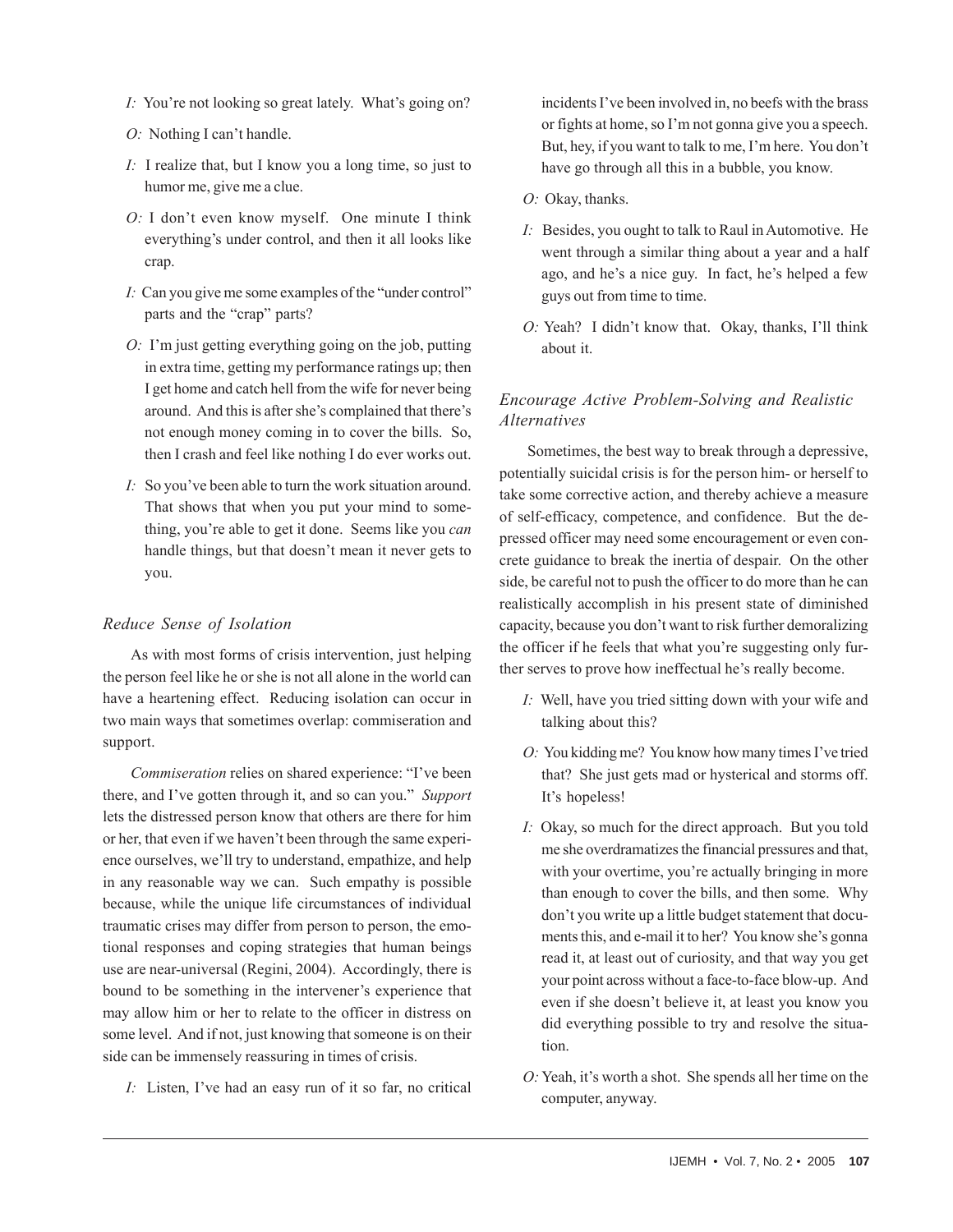#### **Intervention with the Actively Suicidal Officer**

Sometimes the first chance you get to intervene with a depressed, suicidal officer is when a crisis has already developed. The officer is actively considering suicide, and your task is to keep him or her alive long enough to get appropriate follow-up care. The intervention strategies discussed here derive from the basic principles of crisis intervention (Dattilio & Freeman, 2000; Gilliland & James, 1993; Greenstone & Leviton, 2001; Kleepsies, 1998; Miller, 1998), applied to the special needs of police officers in distress.

#### *Define the Problem*

As noted previously, some personal crises relate to a specific incident, such as an officer who learns of a spouse's affair or separation, or who has been involved in a traumatic critical incident (Miller, 1999a, 2000, 2003a). Often, however, a crisis state will evolve cumulatively as the result of a number of overlapping stressors, until it hits the "breaking point." In such cases, the officer himself may be unclear as to what exactly led to the present crisis state. Furthermore, this confusion typically adds to anxiety and a sense of being overwhelmed, which is particularly destabilizing for officers who are already struggling with control issues. Feeling this sense of control slip away can escalate to panic and despondency in a rapidly-spiraling vicious cycle.

Thus, one immediate task is to help the subject clarify in his or her own mind what exactly has led to the crisis state. This often involves a set of focusing and clarifying questions, similar to the internal state clarification noted above for the potentially suicidal officer. But now, in the actively suicidal state, there is increased specificity and urgency to the intervention.

- *O:* I can't stand it anymore. My life is out of control. I don't see any way out.
- *I:* What's out of control?
- *O*: Everything, man, everything. Nothing goes right, everything's turned to crap.
- *I:* Can you give me an example?
- *O*: Everything, the job, my wife it's all going to hell.
- *I:* [Focuses] What's going on with the job?
- *O:* I work like a slave all year, put in for extra overtime, volunteer for the Chief's pet programs, and then they

tell me the city says there's no more raises, overtime, or bonuses this year – that's after we already put the down payment on the new house.

- *I:* Is that what's making you feel this way?
- *O:* That's part of it, yeah. And then the wife, she's all over me because now she's scared we'll lose the house. So it's nonstop screaming and crap. And on top of that, Internal Affairs is now reopening my file because of some more bogus complaints.
- *I:* [Clarifies] So you got caught by surprise with the noraise thing and the investigation, and now all the family plans are backed up? And everybody's walking around like a raw nerve?
- *O:* Right. Plus, I avoid going home to the fighting, so I'm spending more time at Paddy's, so I come home crocked, and that leads to more battles. And sooner or later, someone's gonna finger me for a drunk, and that's gonna add to my jacket. I can't take this man, I'm getting ready to suit up.

#### *Ensure Safety*

You're not going to solve all of the officer's problems in this one encounter. What you want to do is make sure he survives this crisis so he can avail himself of follow-up services. For now, assume that if the officer contacted someone at all, or is even willing to talk when you arrive, that he has not made the irrevocable decision to end his life right here and now. Your job is to use this wiggle room productively. At the very least, try to encourage the officer to put even a few short steps between the thought of a self-destructive behavior and the act of carrying it out.

- *I:* Is there anything in there with you that could hurt you?
- *O:* I got my service Glock with a full mag. Yeah, that could hurt someone.
- *I:* Any chance of you putting the gun away while we talk?
- *O:* So what, so you can all bust in here and drag me away to the nut house?
- *I:* Actually, I just want to make sure you're safe. If you're gonna do something, then you're gonna do it, but for right now, how's this? How about popping out the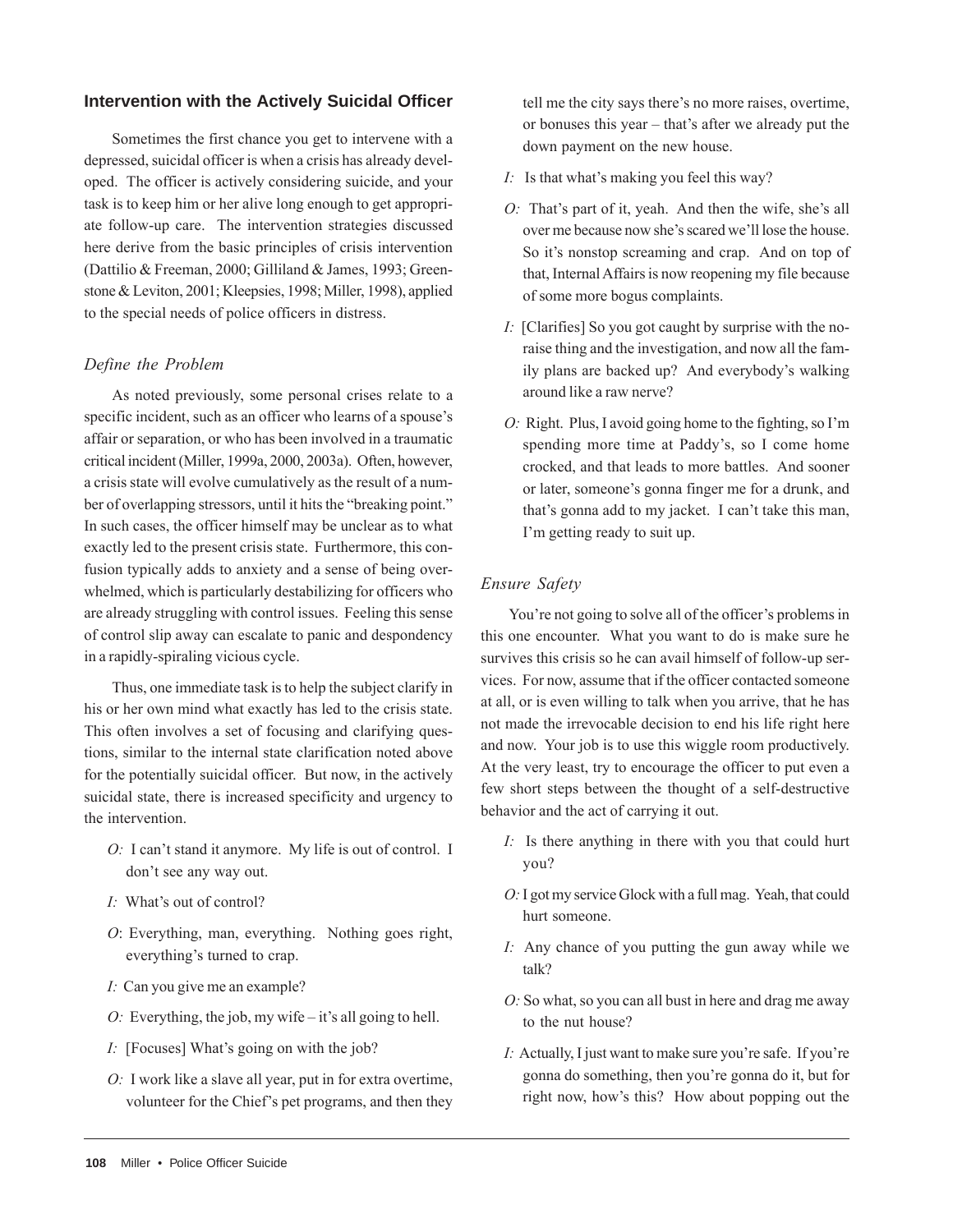mag and the cap in the chamber, and putting everything on the table in front of you. That way, if you really want the gun, it's right there, but at least you'll give yourself a second to think about it.

- *O:* Yeah, right, and the minute I take the mag out, you bust in and get me. Hey, I wasn't sleeping in that class, either, man.
- *I:* Okay, I understand. Then how about at least putting the safety on? It takes, what, half a second to flip the switch back? Nobody's gonna do anything to you in half a second.
- *O:* I'll think about it.
- *I:* Thanks.

This approach can be applied to other potential means of suicide. For example, the officer can be asked to put a knife on the table instead of holding it to his throat. He can be encouraged to keep the lid on the pill bottle while you're talking. If he's standing on a building ledge or on a curb beside heavy traffic, he can be encouraged to take just one pace backward, and so on.

## *Provide Support*

This is just what it sounds like: letting the officer know that you're on his side. Remember, this does not mean you necessarily have to agree with a distressed subject's reasoning or point of view – and it's usually counterproductive to pretend you do when you don't – but a little empathy and commiseration can go a long way in establishing trust and encouraging a nonviolent resolution to the incident. It may also elicit some insight into issues that underlie the present predicament or that may have led up to it.

But remember, the goal of crisis intervention is not psychotherapy per se. You don't want to disregard a subject's important feelings and thoughts about his or her situation, but be careful to keep the conversation reasonably focused on resolving the present crisis, gently suggesting that the larger issues can be dealt with later – which of course implies that there *will* be a "later."

- *I:* Family and job stresses they all just piled up, huh?
- *O:* What a pile, yeah, that's a good way to put it. It seems my whole life, no matter what I do, nothing works out, everything turns to a pile of crap.
- *I:* When a lot of crap happens at once, it can seem like that's all there ever was, even if there was some good stuff tucked away in there.
- *O:* Good stuff, what good stuff? Good stuff is for other people. I get crap.
- *I:* I hear you man. You sound like a guy who's tried to make it work, but sometimes too many things get in the way.
- *O:*That's it like there's friggin' curse on me or some thing.
- *I:* Hey, I'm not gonna give you any magical fairly dust speech, but sometimes curses can be broken.
- *O:* Yeah, how?
- *I:* I'm also not gonna pretend I have a pre-cooked answer for you, but sometimes looking at things in a different way, trying things out you didn't do before, sometimes just staying away from certain people or situations – things like that. At least it may be worth a shot. But right now, all I'm saying is I hear where you're coming from, I hear a world of hurt, and I'm hoping I can help you can get things together for yourself.
- *O:* I dunno, man, but hey, thanks anyway.

## *Examine Alternatives*

Often, subjects in crisis are so fixated on their pain and hopelessness that their cognitive tunnel vision prevents them from seeing any way out. Your job is to gently expand the range of nonlethal options for resolving the crisis situation. Typically, this takes one of two forms: accessing practical supports and utilizing coping mechanisms.

*Practical Supports.* Are there any persons, institutions, or agencies that are immediately available to help the officer through the crisis until he or she can obtain follow-up care? Of course, you want to be reasonably sure that these support people will assuage, not inflame, the situation until professional help is obtained. Support systems or persons can consist of trusted relatives, friends, coworkers, supervisors, clinicians, clergy, and so on. Always be mindful of the risks and liabilities of relying on these support people instead of professional responders, and be prepared to make the call to commit the officer involuntarily if he truly represents an imminent danger to himself.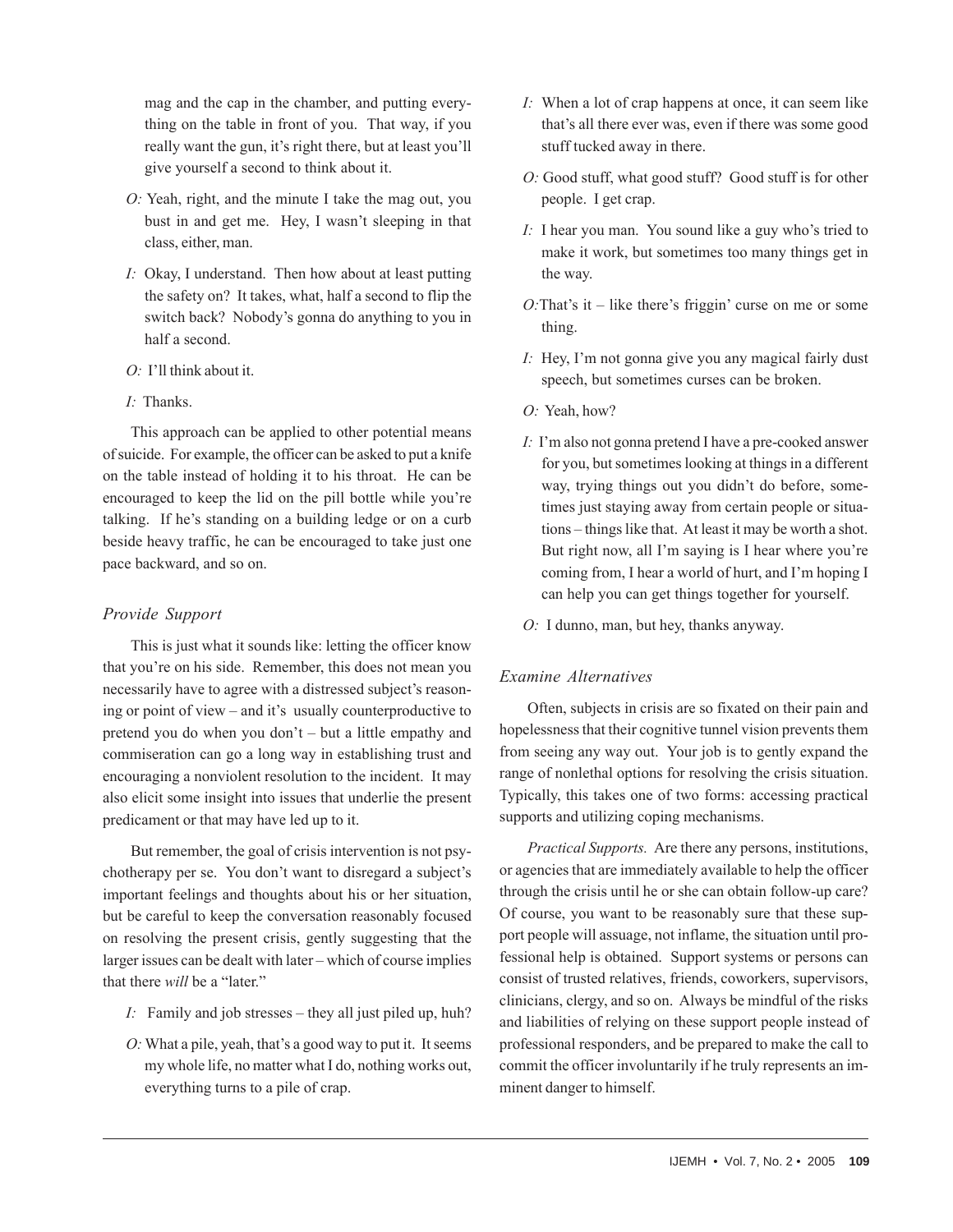- *O:* I already told you, I'm not going to no damn hospital to be locked up and pumped full of drugs.
- *I:* Okay, let's leave the hospital out of it. I know you told me about your problems with the Department and your wife, but is there anyone you know out there who's on your side, who could stand up for you and help you out?
- *O:* I got a brother who's a good guy, but he lives across the country. Besides, I don't want my family involved in this.
- *I:* Okay, anyone else, anyone more local, someone you trust?
- *O:* I dunno, maybe my friend Mike. We were in the service together, and we got to be buddies. Then I didn't see him for about five years, until he moved to town about a year ago.
- *I:* If Mike agreed to look after you for the rest of the weekend, till things cool off, would that be okay with you?
- *O:* Yeah, we've been through some stuff together, he'd understand.
- *I:* Okay, then, if we call Mike?
- *O:* Sure, go ahead.

*Coping Mechanisms.* These can consist of cognitive strategies, religious faith, distracting activities, accessing positive images and memories of family, and so on. You can appeal to both present and past coping mechanisms. For subjects who are feeling hopeless, it is often useful to recall past crises that were resolved without violence or self-harm. This shows that it's at least *possible* to get through the present crisis, and possibly come up with an even better solution this time than last time, so that the officer can prevent things from getting this bad again.

The caution here is that the subject may think that this present crisis is far worse than anything that's ever happened in the past – and sometimes this may be true – in which case, comparison with past, smaller crises may only serve to highlight the hopelessness of the present "big one." The intervener may therefore have to be creative in putting the present crisis in perspective.

*O:* I dunno, all these plans – what's the point? It's not like anything's gonna change in a couple of days. I'll still be under the same pile, no matter what.

- *I:* You said something earlier about how you've had bad crap happen many times before. Can you give me an example?
- *O:* I dunno, lots of things.
- *I:* Can you think of something specific?
- *O:* What is this a test? Okay, about six years ago, I got fired from a job for stealing tools. Only it wasn't me that stole them, it was another guy who hid the tools in my locker, but they found them on me before the other guy could retrieve them, so he just sat back and let me take the rap. They were ready to fire me and press charges. I could've gone to jail.
- *I:* What'd you do?
- *O:* I filed a grievance, and luckily we had a decent union on that job that backed me up with a lawyer. To make a long story short, they ended up finding that although the "evidence against me was compelling," quote-unquote, the investigation technically didn't follow all their own rules and protocols, so we worked out a deal where I'd resign without a severance package, but the charges wouldn't go on my record. Even though I wasn't guilty, I took the deal, since I needed to find another job. That's how I got my next security job, which led me to apply to the Police Academy and I wound up in this department.
- *I:* So you went from almost being busted to becoming a cop. It was terrible to be falsely accused, but you handled it, you used your brains and your willpower, and you made it come out the best way possible. When you put your mind to something, you're able to work it out.
- *O:* Well, I had some help....
- *I:* Hey, everybody gets a little help, nobody does anything all by themselves. How'd you get your head through it all, knowing that the other guy did it?
- *O:* That was probably the hardest part, knowing that the little turd was sitting there laughing. God, I wanted to mess him up! But I knew if I did anything like that, they see it as proof of my own guilt, plus I'd go to jail for sure. So I kept telling myself to be a stand-up guy, don't back down, see it through, and maybe someday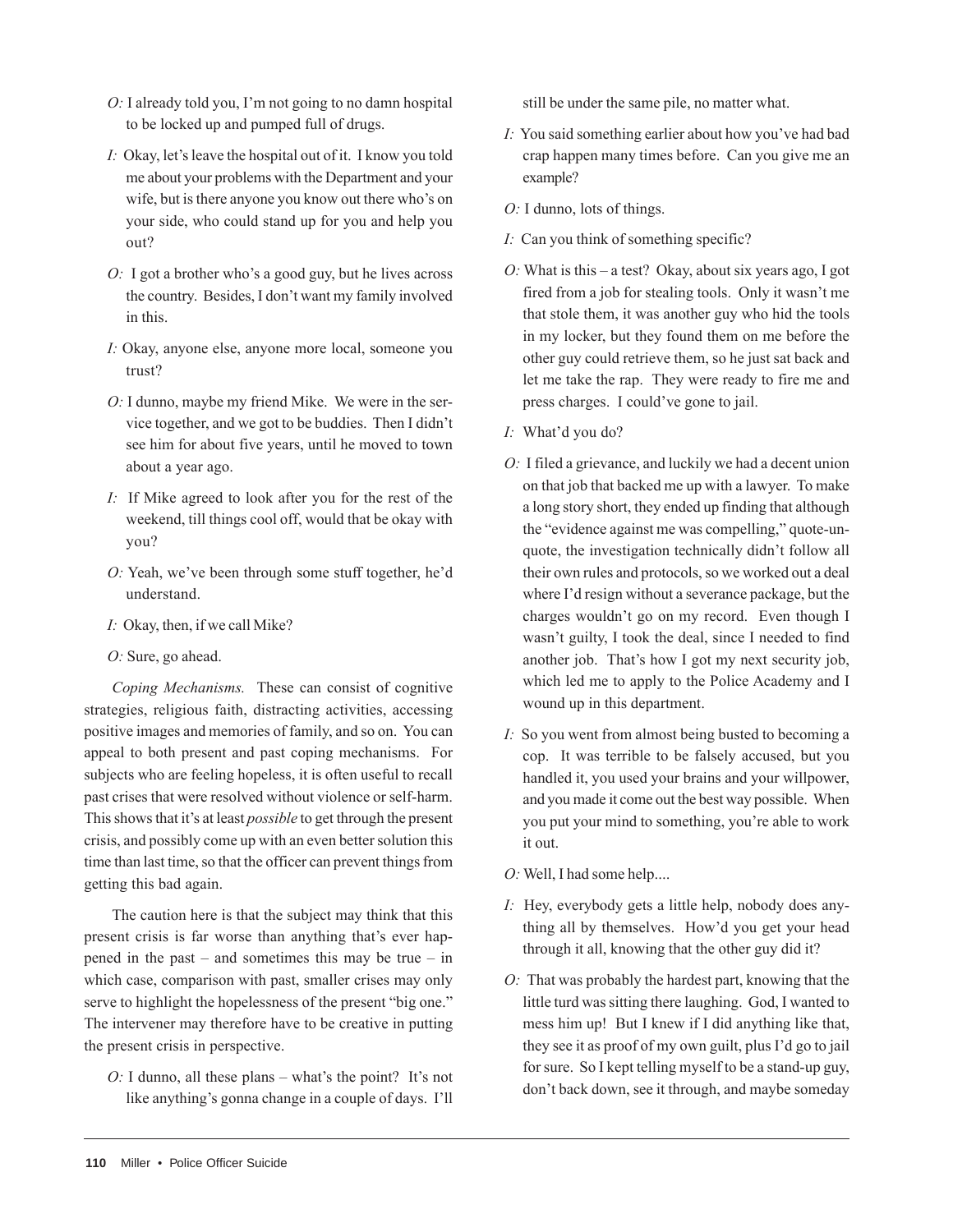what goes around comes around, but I don't think I really believed that.

- *I:* You kind of talked yourself through it. And you kept yourself from doing something you knew would hurt you in the end.
- *O:* Yeah, I guess so.
- *I:* You think you could do something like that now, at least till we get a chance to figure out the whole deal? I mean, just to get yourself and everyone safely through the next couple of days?
- *O:* I dunno, maybe I could try.

## *Make a Plan*

Again this involves a combination of both practical supports and coping mechanisms. It also may involve making short-term plans and long-term plans.

- *I:* Okay, I want to make sure I have everything straight. I'm going to call Mike and see if you can stay with him till Monday morning. You're just going to kick back, watch the ballgame, and avoid the bars, okay? You haven't done anything with the gun, it hasn't been fired, you didn't threaten anybody with it, so just holster it for the weekend or put it in a lockbox, and everything's cool with that. I suggest you tell your wife where you'll be, so she doesn't worry, but tell her you need some time to chill, and you'll contact her Monday. But first thing Monday morning, I want you to contact our EAP or go over to County Clinic so you can get some help in dealing with this, all right?
- *O:* Now I gotta see a shrink for the rest of my life.
- *I:* Maybe not even for the rest of the month. But you may need a couple of sessions just to straighten things out. Besides, the Department may require a fitnessfor-duty evaluation and maybe mandatory counseling, so you might as well score some points by taking the initiative on your own.
- *O:* It's gonna be a long weekend, man.
- *I:* Hey, I respect what you're doing, it's not easy. But, look, you already got yourself beyond having to go to the hospital, and that's a matter of trust between us. Just tell yourself what you've told yourself in the past. You're a stand-up guy. You're not gonna give up till

you work things out at work and at home, right?

- *O:* I guess so.
- *I:* Guessing will turn to knowing real fast, once you get the ball rolling.

# *Obtain Commitment*

Finally, make sure the officer understands the plan and is reasonably committed to following it.

*I:* We on the same page, man?

- *O:* Yeah, okay.
- *I*: All right, just so I'm clear, tell me what we agreed on.
- *O:* What, you don't believe me?
- *I:* Just so I'm clear in my own head, okay?
- *O:* [Repeats the plan].
- *I:* You're cool with this, you're gonna do it, right?
- *O:* Yeah, yeah, I'll do it, I'll do it.
- *I:* I'm proud of you, man. I'll call Mike and the Clinic, and then I'll check up with you on Monday, okay?
- *O:* Yeah, yeah, whatever.
- *I: Okay??*
- *O:* Okay, okay [laughs]. Jeez, what a pain in the ass.

Of course, none of this is a foolproof script or formula, but applying the basic principles of crisis intervention in an atmosphere of sincere concern and respect can not only save an officer's life in the short term, but perhaps even nudge that life and career in a more productive long-term direction.

# **Post-Crisis Mental Health Intervention**

## *Fitness for Duty and Return to Work*

The general principles of psychotherapy with law enforcement officers have been covered elsewhere (Blau, 1994; Miller, 1995, 1998, 1999a, 1999b, 2000, in press-a; Russell & Biegel, 1990; Sewell, Ellison, & Hurrell, 1988; Silva, 1991; Solomon, 1995), and most of these apply to the treatment of officers following a suicidal crises, with a few special considerations (Allen, 1986; Baker & Baker, 1996; Cummings, 1996; Mohandie & Hatcher, 1999; Quinnet, 1998; Violanti, 1996).

One obvious issue relates to fitness-for-duty (FFD) of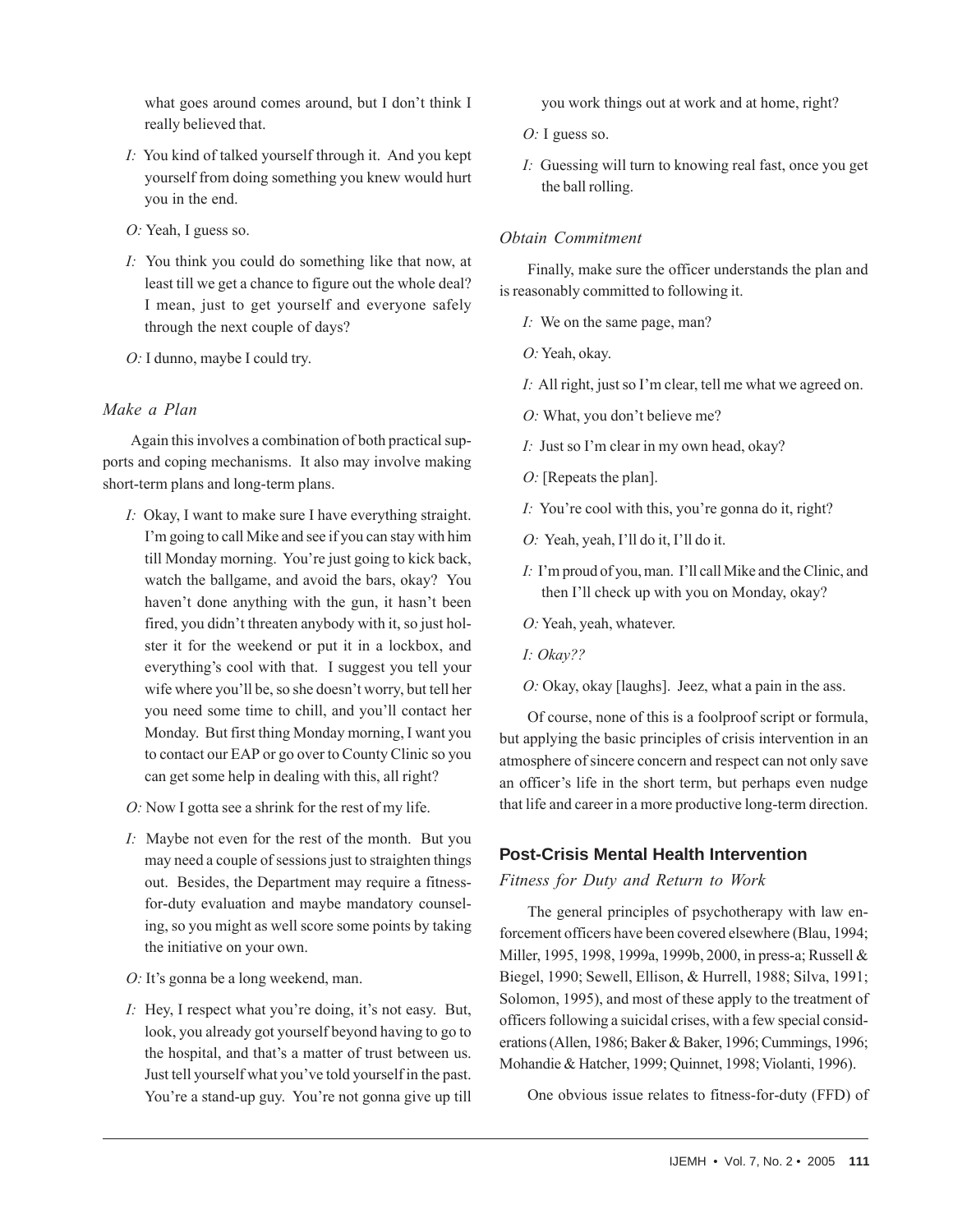an officer whose emotional state has gotten sufficiently precarious to propel him to the brink of death. In many cases, this will be a formal departmental issue (Rostow & Davis, 2002, 2004; Stone, 1995, 2000). But in some cases, officers may consult outside psychologists or other therapists privately, and the suicidal episode may have been quietly resolved without the department being aware of it. In other cases, the department does know about the episode, but essentially trusts the psychologist to treat the officer any way he or she sees fit, and to "make the right call" if there is any safety or performance issue.

Some police psychologists have addressed the issue of a separation between the administrative evaluation and clinical treatment aspects of the psychologist's role (Blau, 1994; Flanagan, 1986; Mohandie et al., 1996; Scrivner, 2002; Sewell, 1986). After all, if an officer is eager to return to work, there may be an understandable motivation to "tell the shrink what he wants to hear" in order to get a clean bill of mental health. A preferable arrangement would be to have one psychologist perform the initial FFD evaluation, turn the officer over for treatment to a clinical therapist, perhaps through the department EAP, and then have the officer re-evaluated by the first psychologist after he or she has completed treatment with the clinician. An added benefit of this arrangement is that the two professionals can literally "compare notes," which reduces the chances of the officer running a deceptive game on either professional.

However, many departments don't have the luxury of this division of labor, so one police psychologist may have to do it all. In such cases, the psychologist should be sensitive to the clinical, administrative, confidentiality and liability issues involved in treating distressed officers.

#### *Special Psychotherapeutic Issues*

Certain practical matters are especially important to address in treating an officer following a suicide attempt or gesture. Foremost are the twin issues of safety and responsibility. Inasmuch as the best prediction of future behavior is past behavior, it is likely that officer will experience another emotional downturn some time in the future. And inasmuch as the best form of crisis intervention is crisis prevention, the therapy process should establish a system for identifying the triggers to a depressive episode and aborting the spiral of despair that may again impel the officer to consider taking his or her own life.

For example, individuals in crisis may be encouraged to address the tailspinning cognitive distortions of the FIT model (Acosta & Prager, 2002), i.e. that the dire circumstances or problems currently being experienced are (1) not necessarily *Forever*: they are not permanent conditions, but will pass or can be resolved; (2) not necessarily *Innate:* they may reflect the influence of external factors, not just be the direct result of immutable inner faults; and (3) not necessarily *Total:* they comprise a subset of life, not the whole of life itself.

This gives the subject realistic hope that the situation can be improved, and the process is best accomplished by delineating as concrete and practical a protocol for self-management as possible. This can then be applied to any crises that begin to develop down the road.

*Therapist:* The next time things get hairy for you, what are you going to do?

*Officer:* I think I'll be able to handle it a lot better.

- *T:* You probably will, but to make sure that happens, give me a rundown of the plan we discussed.
- *O:* Okay, if I start getting real depressed or angry, I'll call your office and make an appointment. If it's at night or the weekend, I'll call my friend Mike or, if it's real bad, I'll page you. In the meantime, I'll stay away from the booze – Jeez, doc, that's the hardest part.
- *T:* Just for my own clarification, how will you know when you're getting "real depressed or angry?" And what kinds of things are likely to set you off? What will you do when these things happen?
- *O:* This *is* a tough test, isn't it? All right, if my butthole lieutenant starts riding me, I'll use the interpersonal coping skills we rehearsed to try and "de-escalate" the situation – I know you like that word, doc – and if things get out of hand, I'll take a few minutes to chill and get my bearings. I'll remember our discussions about what really makes a man a competent, responsible man, and I'll use all those coping skills we've talked about for the last couple of sessions. If my wife is supportive, I'll accept her help on its own terms, but if she's too ticked off or stressed out, or whatever, to be there for me, and especially if it looks like things are getting to the point of fighting at home, I'll de-escalate there, too. Oh yeah, and I'll remind myself that I've felt hopelessly out of luck before, but I was able to resolve it in the past and can do the same now. Is that it?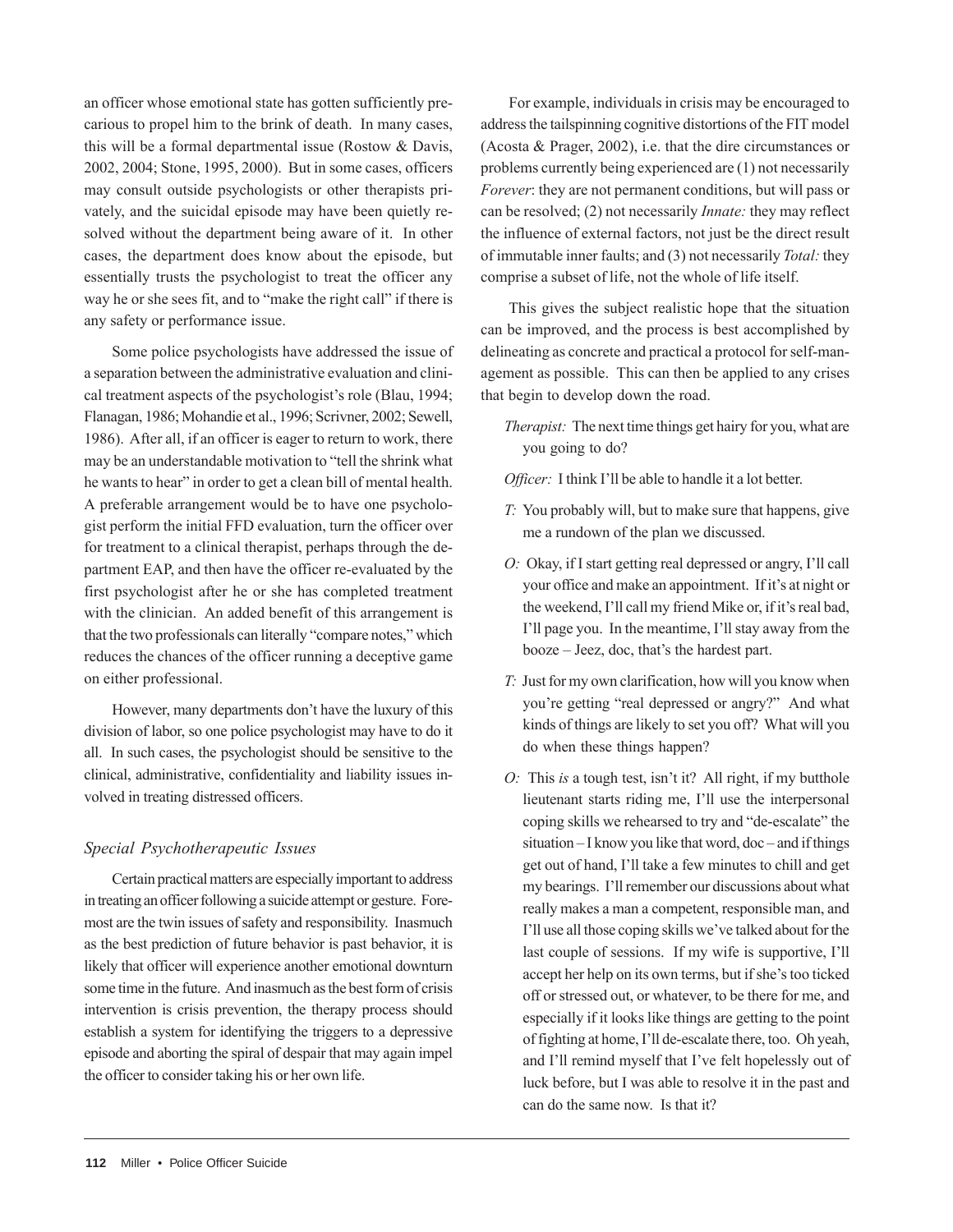*T:* That's about it. Now the key is to put it into practice when you need it. Sounds like you'll be successful.

# **Conclusions**

The general principles of crisis intervention can be productively adapted to the intervention and treatment of police officers in distress, as long as the clinician is willing to gain some familiarity with the police culture and the men and women of law enforcement who inhabit it. What may be unique about police psychology is the wide range of individuals that may be called upon to deal with a given crisis – mental health clinicians, police supervisors, peer counselors, fellow officers, and so on. Thus, this is one area where a crossfertilization of ideas and expertise between psychology and law enforcement can be especially productive.

# **REFERENCES**

- Acosta, J., & Prager, J.S. (2002). *The worst is over: What to say when every moment counts.* San Diego: Jodere.
- Allen, S.W. (1986). Suicide and indirect self-destructive behavior among police. In J.T. Reese & H.A. Goldstein (Eds.), *Psychological services for law enforcement* (pp. 413-417). Washington DC: USGPO.
- Baker, T.E., & Baker, J.P. (1996). Preventing police suicide. *FBI Law Enforcement Bulletin,* October, pp. 24-27.
- Blau, T.H. (1994). *Psychological services for law enforcement.* New York: Wiley.
- Bongar, B. (2002). *The suicidal patient: Clinical and legal standards of care.* Washington DC: American Psychological Association.
- Cummings, J.P. (1996). Police stress and the suicide link. *The Police Chief,* October, pp. 85-96.
- Dattilio, F.M, & Friedman, A. (Eds.) (2000). *Cognitive-Behavioral Strategies in Crisis Intervention* (2<sup>nd</sup> ed.). New York: Guilford.
- Finn, P., & Tomz, J.E. (1999). Using peer supporters to help address law enforcement stress. In L. Territo & J.D. Sewell (Eds.), *Stress management in law enforcement* (pp. 273- 285). Durham: Carolina Academic Press.
- Flanagan, C.L. (1986). A comparison of the roles of police psychologist and the psychological consultant to law enforcement. In J.T. Reese & H.A. Goldstein (Eds.), *Psychological services for law enforcement* (pp. 253-255).

Washington DC: Federal Bureau of Investigation.

- Gilliland, B.E., & James, R.K. (1993). *Crisis intervention strategies* (2nd ed.). Pacific Grove: Brooks/Cole.
- Greenstone, J.L., & Leviton, S. (2002). *Elements of crisis intervention* (2nd ed.). Pacific Grove: Brooks/Cole.
- Henry, V.E. (2004). *Death work: Police, trauma, and the psychology of survival.* New York: Oxford University Press.
- Hill, K.O., & Clawson, M. (1988). The health hazards of street level bureaucracy: Mortality among the police. *Journal of Police Science*, *16*, 243-248.
- Kleespies, P.M. (Ed.) (1998). *Emergencies in mental health practice: evaluation and management.* New York: Guilford.
- Loo, R. (1986). Suicide among police in a federal force. *Suicide and Life Threatening Behavior, 16,* 379-388.
- Loo, R. (1999). Police suicide: The ultimate stress reaction. In J.M. Violanti & D. Paton (Eds.), *Police trauma: Psychological aftermath of civilian combat* (pp. 241-254). Springfield: Charles C Thomas.
- Miller, L. (1995). Tough guys: Psychotherapeutic strategies with law enforcement and emergency services personnel. *Psychotherapy, 32,* 592*-*600*.*
- Miller, L. (1998). *Shocks to the system: Psychotherapy of traumatic disability syndromes.* New York: Norton.
- Miller, L. (1999a). Critical incident stress debriefing: Clinical applications and new directions. *International Journal of Emergency Mental Health, 1,* 253-265.
- Miller, L. (1999b). Tough guys: Psychotherapeutic strategies with law enforcement and emergency services personnel. In L. Territo & J.D. Sewell (Eds.), *Stress management in law enforcement* (pp. 317-332). Durham: Carolina Academic Press.
- Miller, L. (2000). Law enforcement traumatic stress: Clinical syndromes and intervention strategies. *Trauma Response, 6*(1), 15-20.
- Miller, L. (2003a). Law enforcement responses to violence against youth: Psychological dynamics and intervention strategies. In R.S. Moser & C.E. Franz (Ed.), *Shocking violence II: violent disaster, war, and terrorism affecting our youth* (pp. 165-195)*.* New York: Charles C. Thomas.
- Miller, L. (2003b). Police personalities: Understanding and managing the problem officer. *The Police Chief,* May, pp. 53-60.